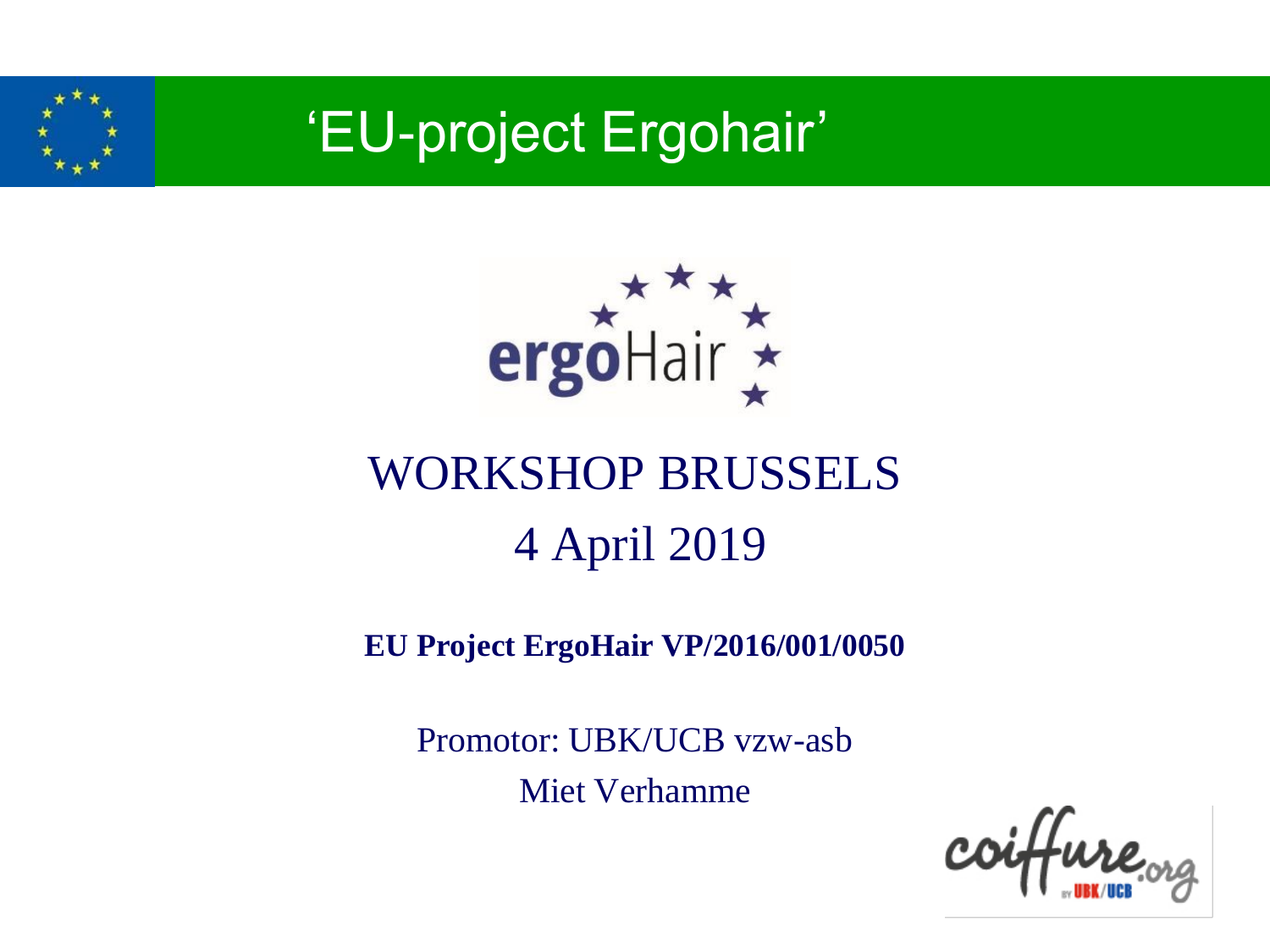

#### **Lead applicant**

UBK/UCB vzw asbl, Belgium

### **Co-applicants**

University Medical Center Hamburg-Eppendorf (CVcare), Germany AG 2 R La Mondiale

#### **Associate organisations**

Uni Europa Hair & Beauty Coiffure EU

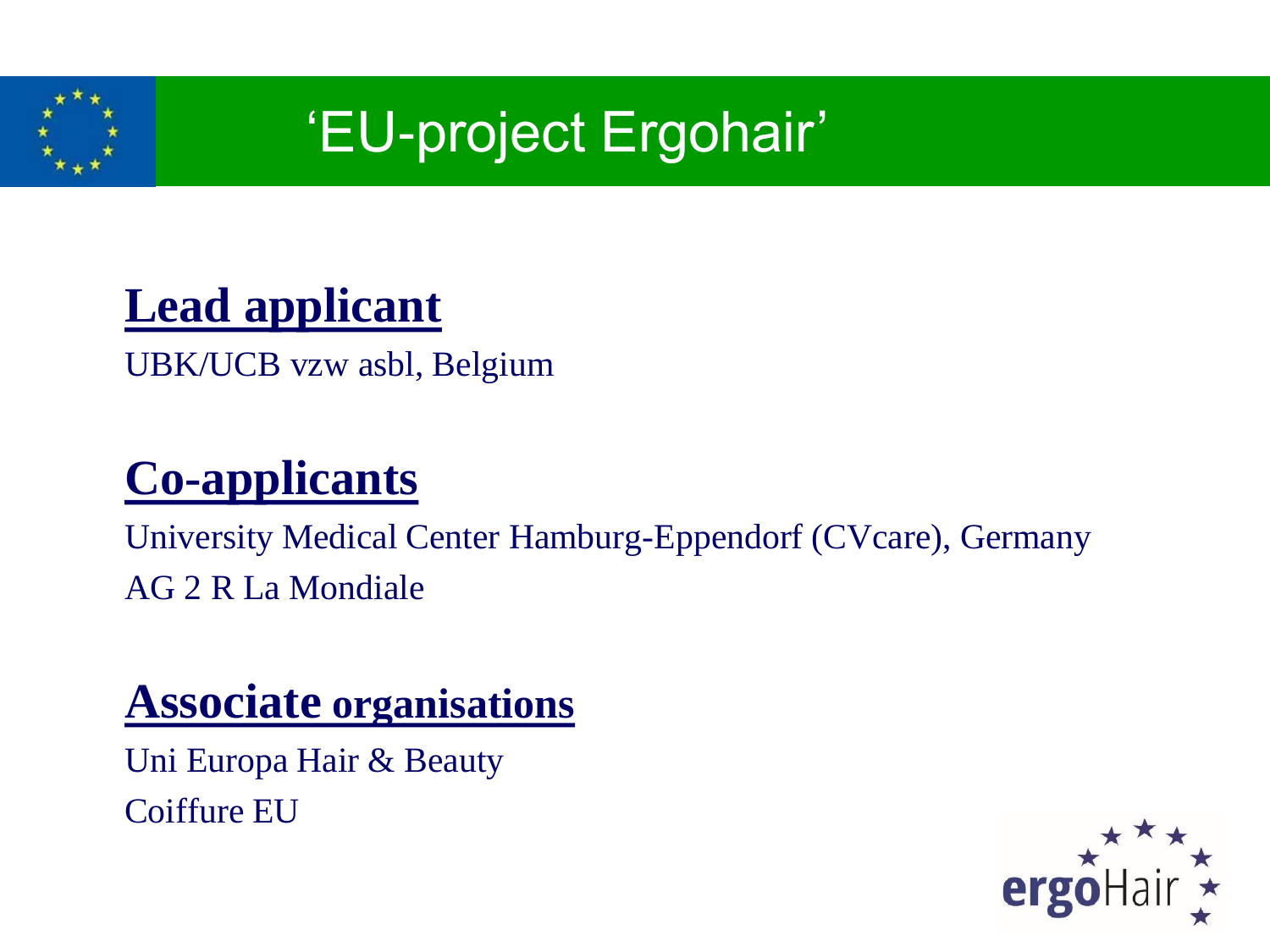

### **Objectives of the project**

- Collecting scientific expertise
- Developing target audience specific recommendations
- Starting up an MSD prevention strategy
- Drafting the common statement of the Social Partners concerning ergonomic measures
- Checking if uniform standards for manifacturers/industry (equipment) can be developed.
- Evaluating of the OiRA-tool

- …

- Collecting data on absenteeism
- Prevention policy with attention to Small and Micro Enterprises.
- Strengthening of the bonds with other stakeholders, such as the suppliers of hairdressing furniture.

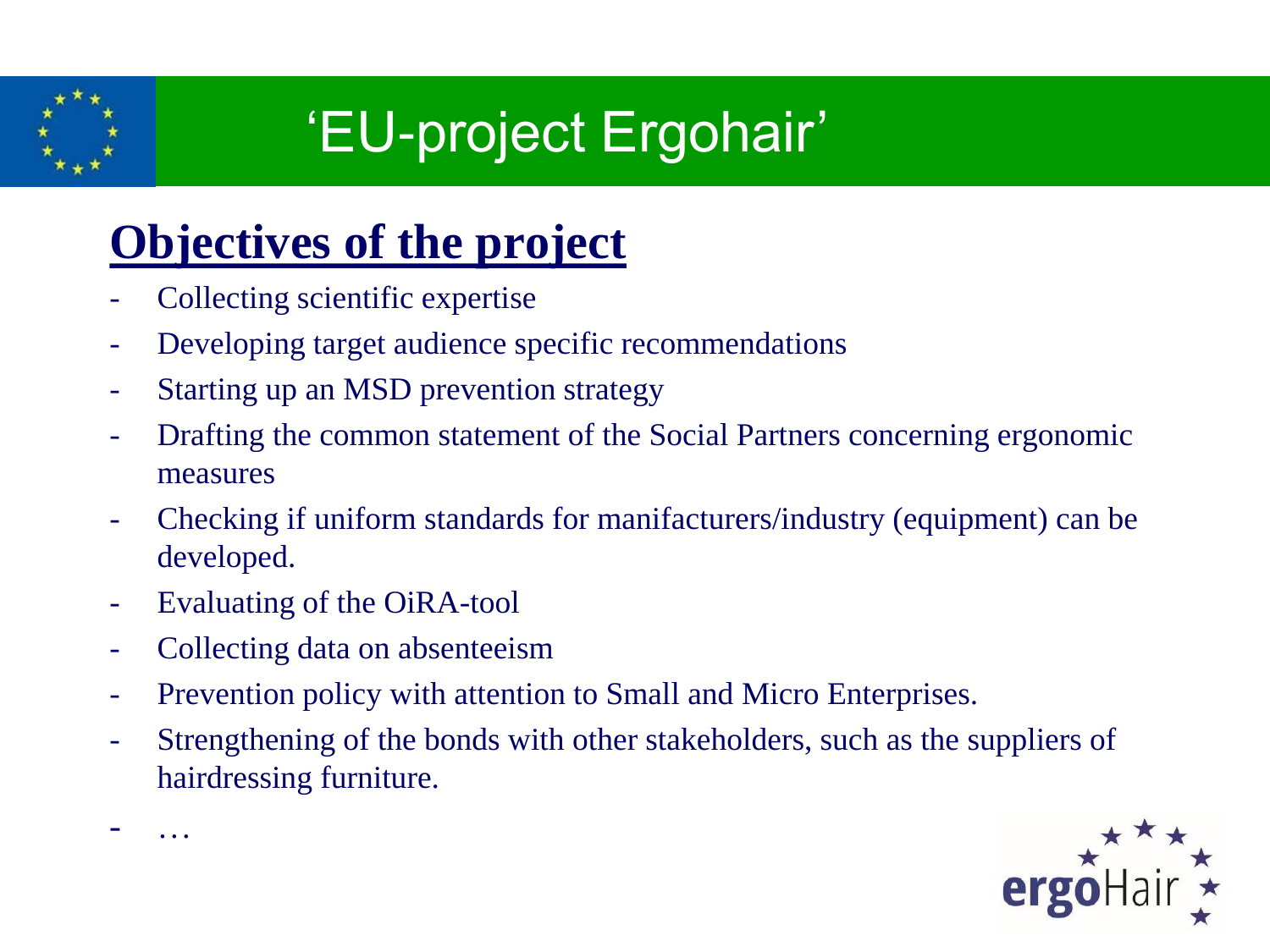

#### **Developed actions**

- preparatory phase
- steering group meetings
- 3 workshops
	- Workshop 1: Hamburg 12-13 October 2017
	- Workshop 2: Paris 11-12 April 2018
	- **Workshop 3: Brussels 4 April 2019**
- External agency: development communication campaign

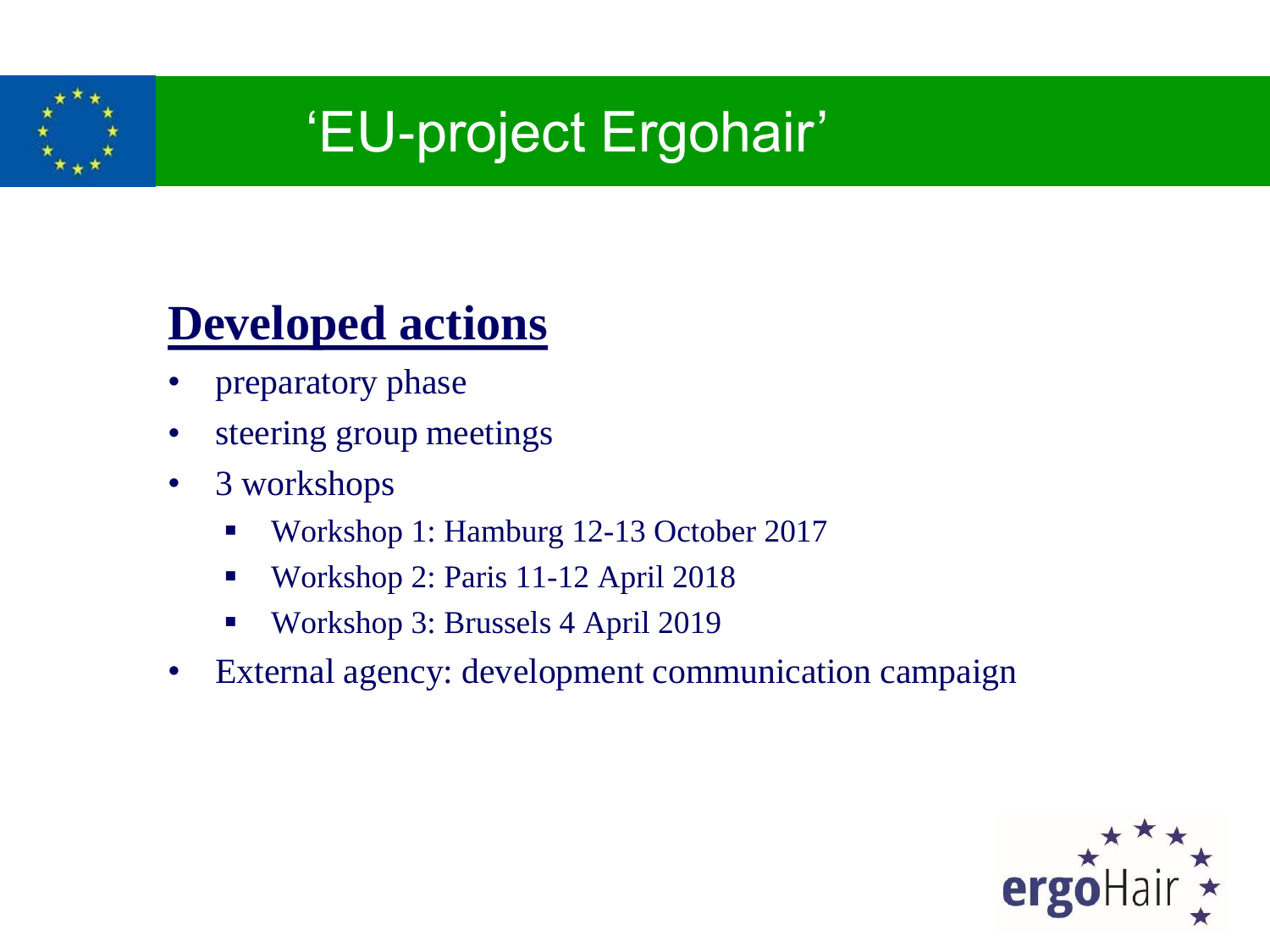

### **Workshop Hamburg 12-13 October 2017**

#### **Outline of the ergonomic issues: experts**

#### **Implementation strategy tailored to EMPLOYEES**

- Education, training
- Working techniques
- Balanced work
- Healthy lifestyle
- Movement exercises, relaxation exercises
- $\bullet$  ....

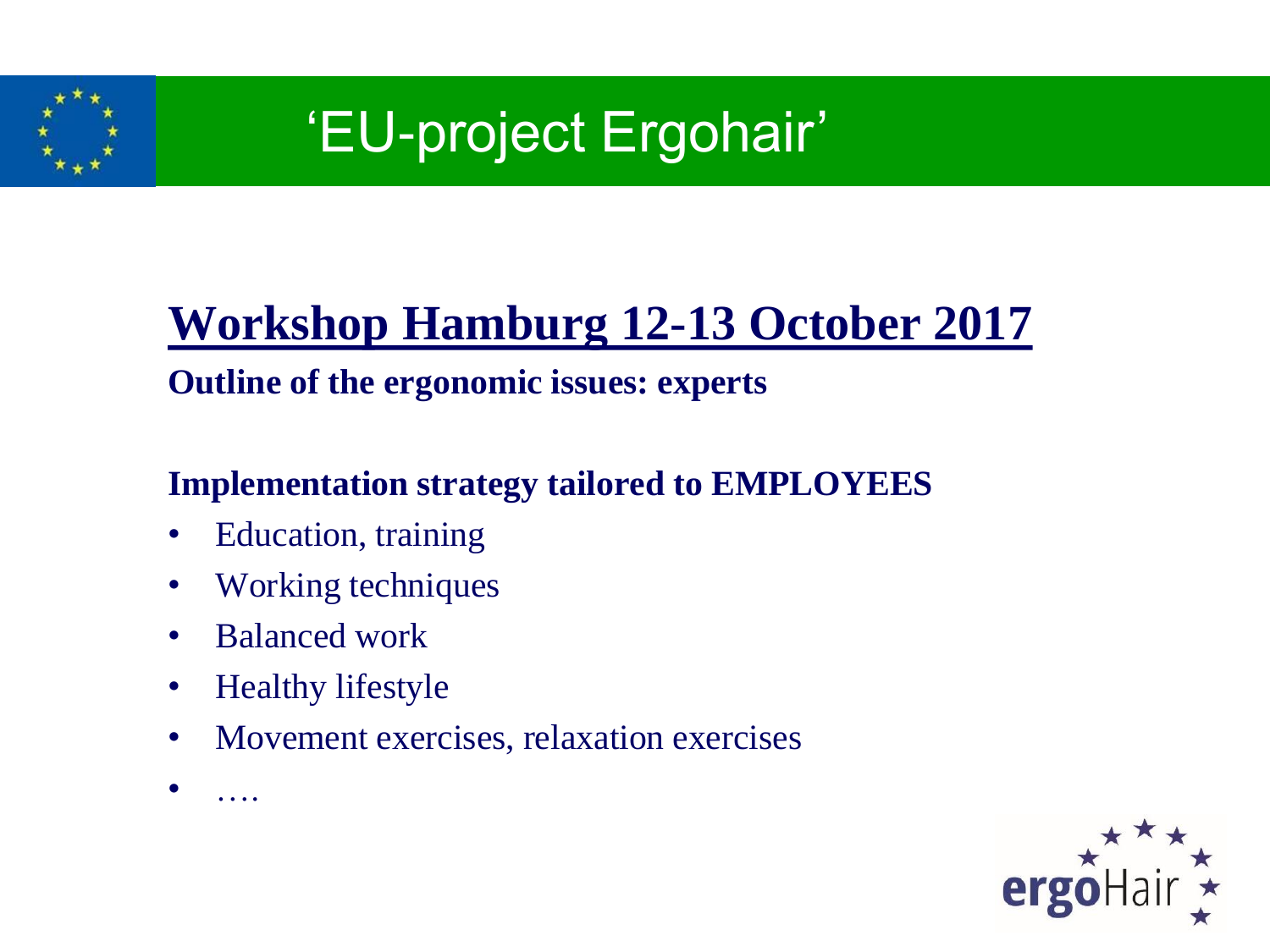

### **Workshop Paris 11-12 April 2018**

#### **Implementation strategy tailored to EMPLOYERS**

- Architecture of the hairdressing salon
- Work organisation
- Ergonomic equipment and materials
- Human resource skills for guiding employees
- Norms, standards
- …

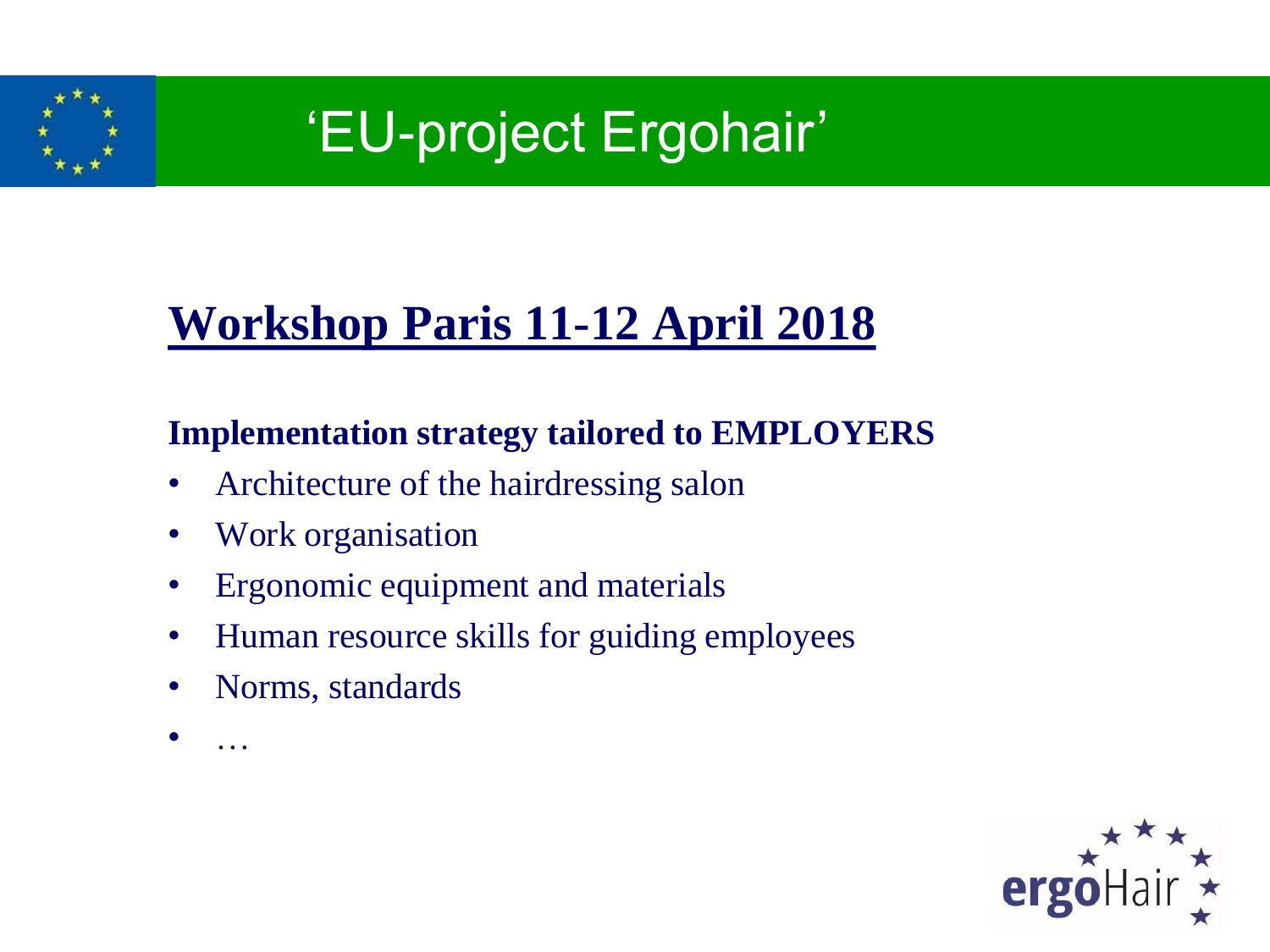

### **Workshop Brussels 4 april 2019 Results**

- Medical Reference Document
- Dissemination strategy for each target audience (cfr. miniwebsite)
- Communication campaign
- Protocol Social Partners.